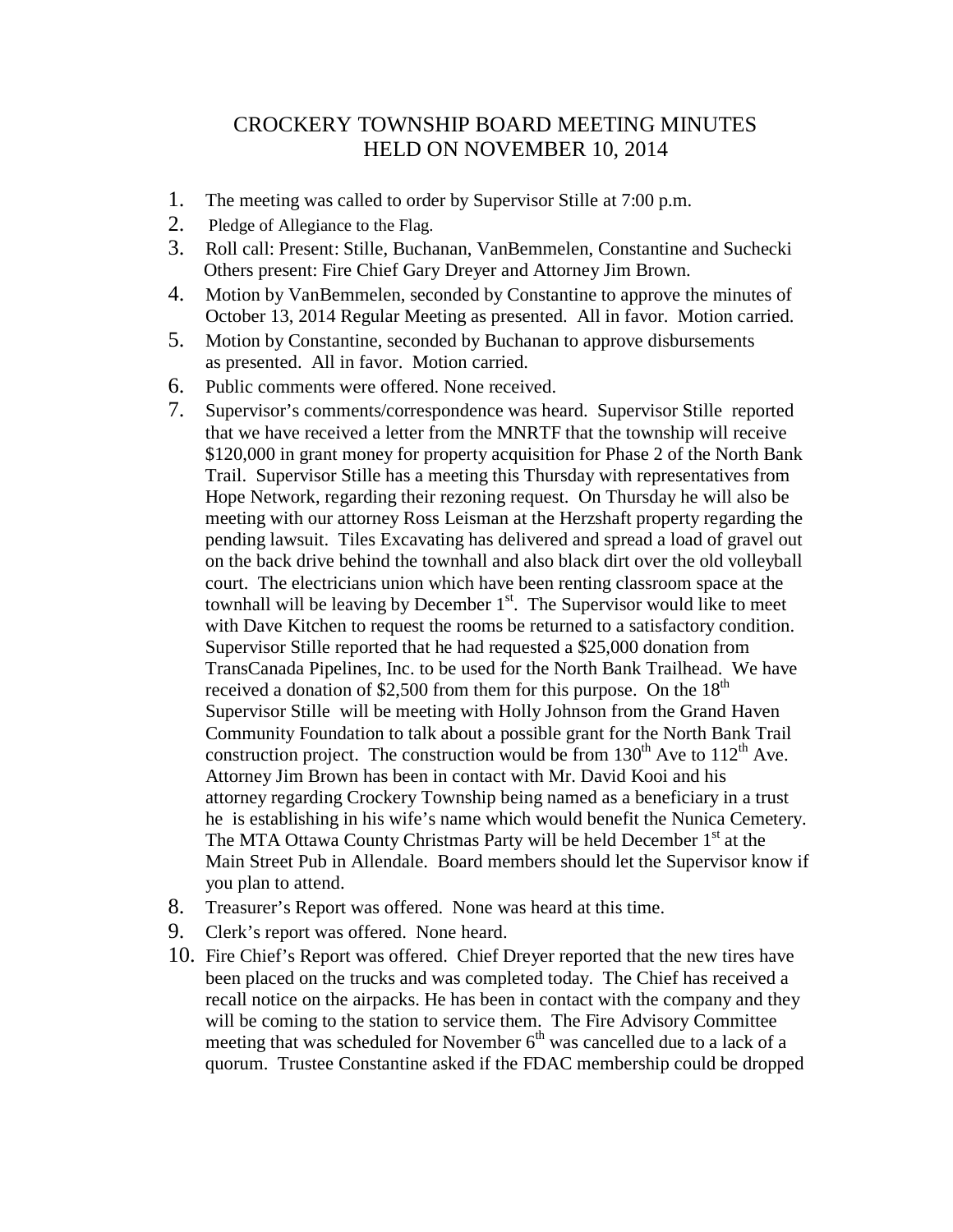dropped down to a 5 member committee.

- 11. Derek Hall from the State of Michigan gave a presentation of the fiscal audit. Discussion was held regarding the financial health of each fund. Treasurer VanBemmelen asked to be able to schedule an audit for this fiscal year which will be scheduled for next fall.
- 12. Motion by Buchanan, seconded by Suchecki to authorize the Treasurer to proceed with scheduling with the State for an audit for next year. All in favor. Motion carried.
- 13. Rich Hyde, who represents Crockery Township on the Spring Lake Area Recreation Authority was present tonight. He submitted to the Board the participation figures which we had requested. Due to the higher participation numbers SLARA is requesting an increased financial contribution from Crockery Township.
- 14. Motion by Constantine, seconded by VanBemmelen to approve \$3,600 in financial support to Spring Lake Area Recreation Authority. All in favor. Motion carried.
- 15. Discussion was held regarding the Sewer Assessment Tax Tribunal issue with Hathaway Lakes.
- 16. Motion by VanBemmelen, seconded by Buchanan to authorize Andrea Crumbacker to proceed with appraisals on the parcels involved in the Tax Tribunal. All in favor. Motion carried.
- 17. Discussion was held regarding the construction phase of the North Bank Trail.
- 18. Motion By VanBemmelen, seconded by Constantine to adopt Resolution 2014-24, Resolution To Support The Submission Of A MNRTF Grant Application And To Seek Donations For The Townships 20% Matching Funds. All in favor. Motion carried.
- 19. Motion by VanBemmelen, seconded by Suchecki to pay the invoice from Lakeshore Advantage Corporation (Ken Rizzio) for 2014 membership. All in favor. Motion carried.
- 20. Motion by Buchanan, seconded by Suchecki to approve Resolution 2014- 23, Resolution Establishing Township Property Tax Rates For 2014. All in favor. Motion carried.
- 21. Motion by Constantine, seconded by Buchanan to establish Fund 271, Library Fund. All in favor. Motion carried.
- 22. Motion by VanBemmelen, seconded by Buchanan to amend the 2014-15 Fiscal Budget by the addition of Fund 271 Library Millage by \$69,000 revenue and expenditure. All in favor. Motion carried.
- 23. Motion by Constantine, seconded by VanBemmelen to approve the snow plow bid from Abe Anderson for the 2014-15 season. All in favor. Motion carried.
- 24. Motion by Constantine, seconded by VanBemmelen to go into Closed Session to discuss a written opinion of the township attorney. All in favor. Motion carried. The Board went into Closed Session at 9:25 p.m.
- 25. Motion by VanBemmelen, seconded by Constantine to come out of Closed Session at 10:45 p.m. All in favor. Motion carried.
- 25. Motion by VanBemmelen, seconded by Buchanan to adjourn the meeting.